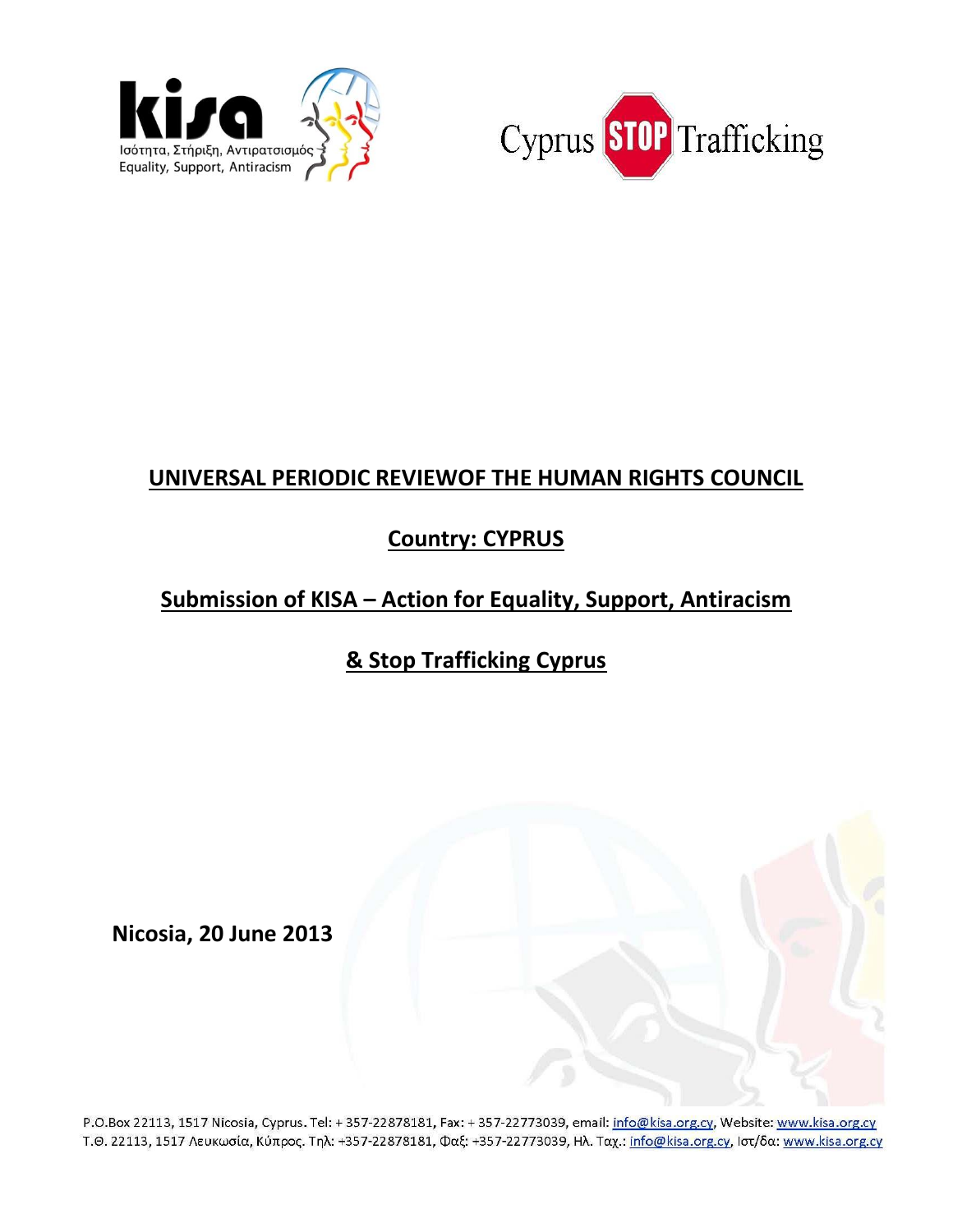## **Profile of KISA- Action for Equality, Support, Antiracism**

KISA – Action for Equality, Support and Antiracism, is a non-governmental organisation, based in Cyprus which has been working intensely in the area of antiracism, antidiscrimination, migration and asylum since 1998. Its activity focuses on two domains: (a) social intervention, with the aim of sensitising the state and the society at large to the above areas, and (b) the operation of migrant and refugee centres offering free advice and information services to refugees, migrants and asylum seekers and victims of trafficking in human beings.

KISA is also a member to European wide networks of NGO's such as PICUM (The International Platform for the Protection of Undocumented Migrants), ECRE (European Council for Refugees and Exiles), ENAR (European Network Against Racism), EMHRN (Euro-Mediterranean Human Rights Network), MIGREUROPE, AEDH (European Association for the Defence of Human Rights) and UNITED (United for Intercultural action), whereas it has developed a very good cooperation with other international organizations and their monitoring bodies, being their established non governmental counterpart when preparing their reports on Cyprus. Examples of these include the Commissioner of Human Rights, the Committee for the Prevention of Torture (CPT) and the European Committee Against Racism and Intolerance (ECRI) of the Council of Europe as well as the OSCE. Moreover, KISA is actively involved in the multi stakeholders Forums of the European Commission such as the European Integration Forum as well as the EU Civil Society Platform against trafficking in human beings..

## **Profile of Cyprus STOP Trafficking**

Cyprus STOP Trafficking is a Cyprus-registered NGO. It is affiliated with ACEES [\(www.acees.ch\)](http://www.acees.ch/) an organisation based in Geneva. We have worked with, and for the benefit of, victims of human trafficking, in particular victims of human trafficking for sexual exploitation, since 2007. We provide material, psychological and practical support to the victims and lobby with the government for their rights. To achieve this we work closely with the police and social services.

During the past two years we have been carrying out an awareness campaign in close collaboration with a local radio station and a weekly newspaper. We have visited dozens of army camps around the island speaking to the soldiers and distributing leaflets and books on trafficking. Visits to secondary schools are also programmed for the coming academic year."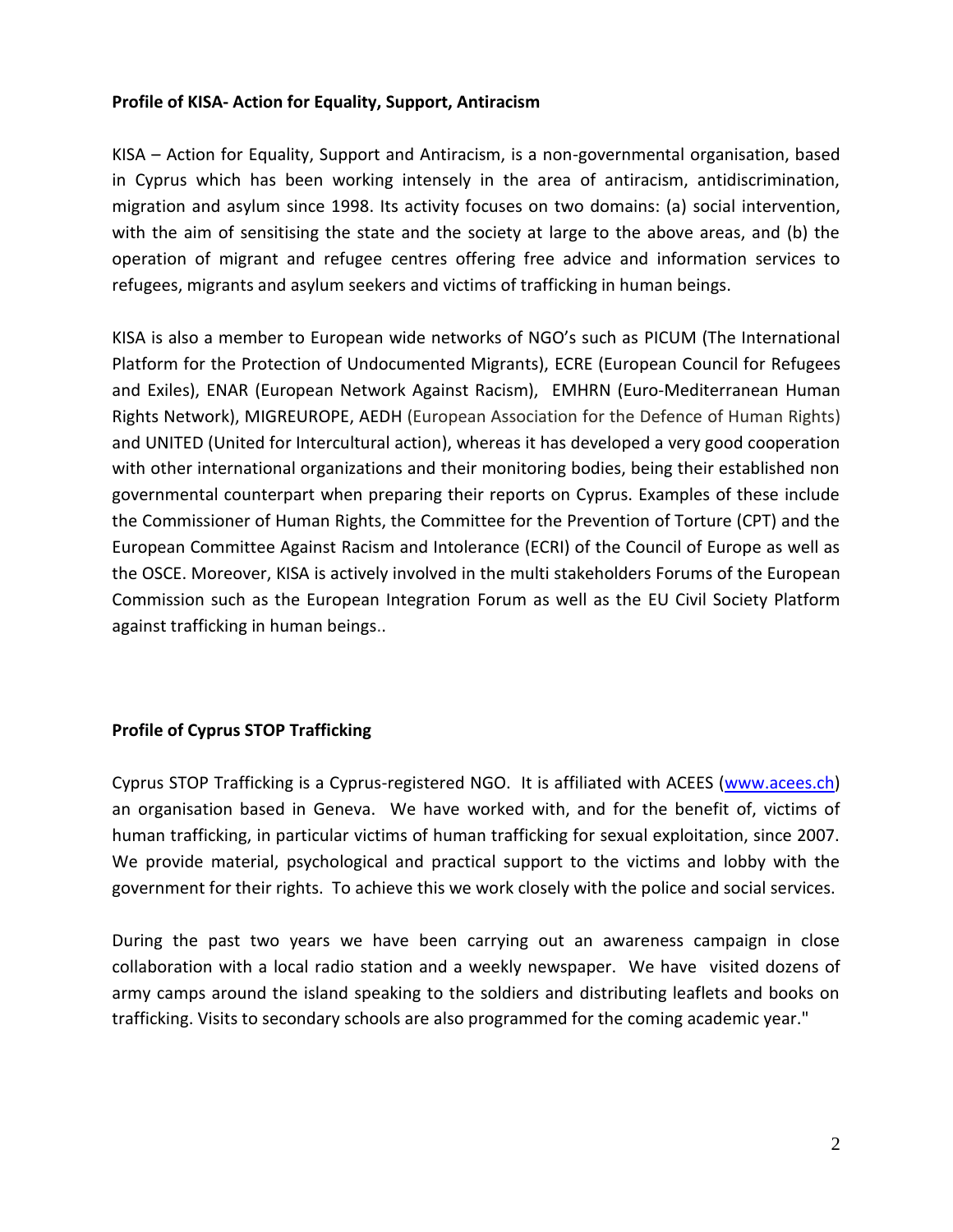#### **A. Removal Practices**

According to the Aliens and Immigration Law, migrants who are considered to stay illegally in the country are detained for the purpose of deportation on the basis of administrative decisions (detention and deportation orders) of the Migration Officer, and not on the basis of any court decision. The Migration Officer can issue arrest and detention orders only for the purpose of deportation and only for those migrants, who are considered to be 'prohibited immigrants.' Yet, the Migration Officer is allowed discretionary powers by the Law to consider migrants as prohibited immigrants. Moreover, any detention decision the Migration Officer issues for the purpose of deportation may be only challenged together with the deportation order and not separately.

The return Directive, which regulates the issues of detention and deportation of undocumented migrants, is transposed into national Law. According to the Directive, detention should be the last resort for the removal of an undocumented migrant. Detention is limited to six months with the possibility to be extended under certain circumstances up to 18months. The detention and deportation orders should be subject to judicial review.

In Cyprus, detention is not the last, but the only measure Cyprus government takes for the removal of rejected asylum seekers, as well as other migrants, who are considered to be "prohibited migrants."

As a rule, migrants are not informed prior their arrest and detention that they have to leave the country. When they are arrested, they are not informed in writing of the reasons of their arrest and deportation, or of their right to apply for legal aid against detention and deportation orders. In case they are aware of this right, they can not access it, because the detention authorities refuse to give them such access (they are refused to be taken to the court in order to apply for legal aid).

In practice, the Migration Officer in Cyprus has still the power to detain indefinitely a person, for the purpose of deportation. As a result, some migrants are detained for long-term periods. KISA recently deals with the case of a person, who has been detained for almost seven years, after his application for asylum was rejected, and on the sole basis of an administrative decision.

As a result of the excessive discretionary powers of the Migration Officer, arbitrary revocations of residence permits, as well as arbitrary arrests and deportations are not uncommon, and migrants can have no legal certainty of their rights concerning their legal resident status. It is characteristic the fact that lately, members of families of EU citizens (especially from the new member-states) are arrested and detained for the purpose of deportation (some of them have been indeed deported), although they have applied for a residence permit, but the Civil Registry and Migration Department decided to reject their application, often without informing them, or without justifying their decision. It is also important to mention here that unaccompanied minors are often detained in Cyprus, although their detention is prohibited by the law. Often, unaccompanied minors are arrested in their attempt to travel to another EU country using forged travel documents. They are held in custody and when their trial and potential sentence finishes, they are detained as "prohibited migrants" in spite of the fact they are under 18 years old. In case they ask to apply for asylum, in some cases, they continue to be detained during the period of the examination of their asylum application.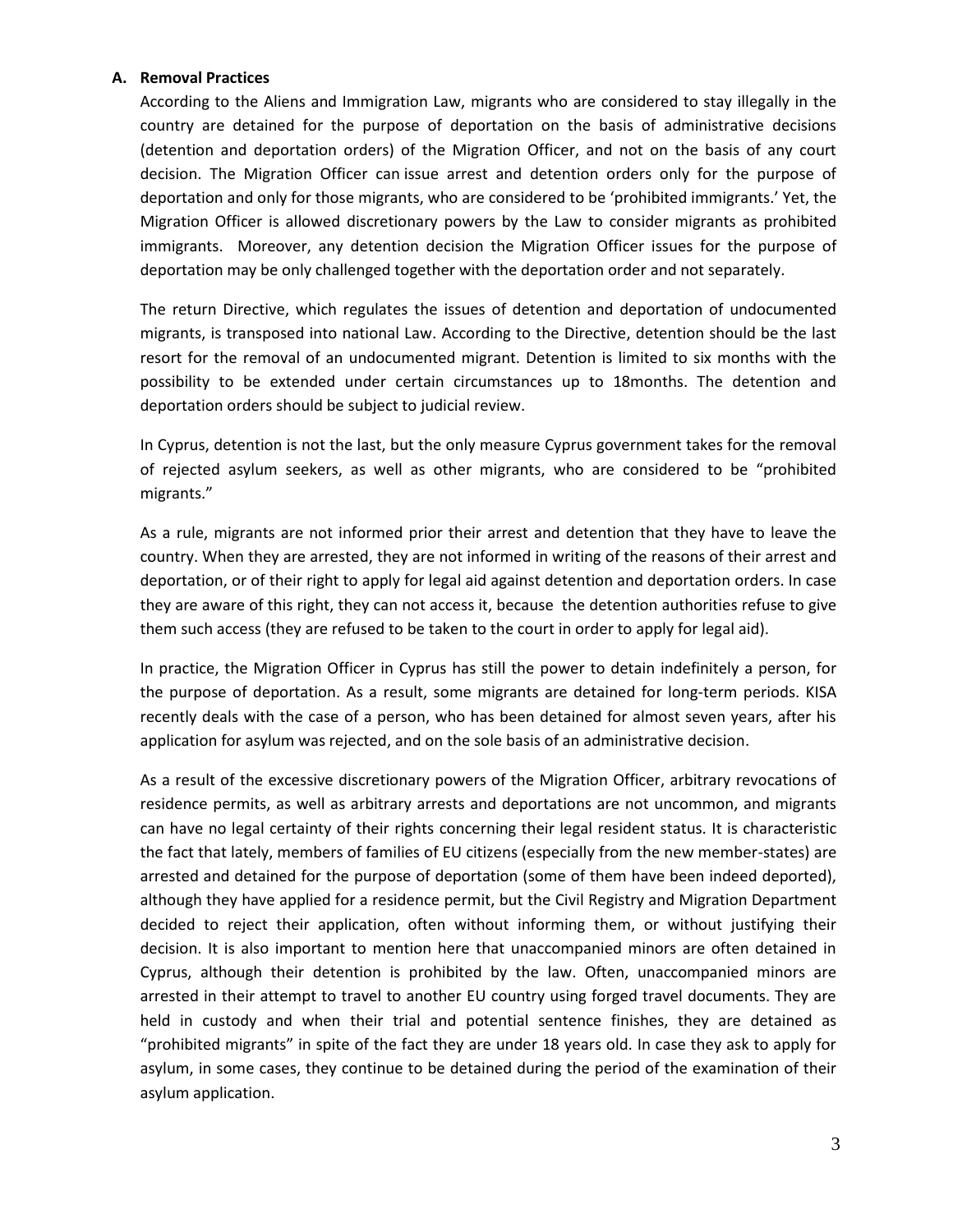A special detention centre (Mennoyia Detention Centre) was recently built for migrant detainees. It's the only detention centre that is declared according to the Law by the Minister of Justice and Public Order as a detention place for undocumented migrants. Despite this, migrants are detained also in Police stations, as well as in block 9 (women), or block 10 (men) of the Central Prison, in conditions that are poor and improper for long-term detention. Of serious concern is the detention of undocumented migrants in Lakatamia detention centre (a high security detention centre for people under trial, without access to daylight and open air space), where recently an unaccompanied minor, who is a recognised refugee, was also detained.

Moreover, since the launching of Mennoyia Detention Centre, KISA has received a number of complaints by detainees concerning denial of access to asylum procedures, as well as inhuman treatment by the staff of the detention centre.

Detention centres are typically overcrowded, and the food provided is mainly dry food, which during long detention periods can be damaging to the detainees' health. Detainees do not have access to adequate health care. KISA receives frequently complaints by detainees concerning their access to proper health care. There have also been reported to KISA cases of physical violence, humiliating treatment, and psychological pressure, as well as of religious discrimination.

Moreover, Cyprus government has never practised any amnesty and has never adopted any regularisation policy, not even on individual basis.

Dublin returnees face a danger of refoulement, in case a) their asylum application had been rejected on all instances before they left Cyprus, b) the time-frame for filing recourse before the Supreme Court has elapsed, c) they had never officially filed an asylum application in Cyprus before they left Cyprus. In the latter case, asylum procedures may be restricted by the Police, so as to allow for an immediate deportation of the person.

#### **B. Access to Social and Economic Rights**

Although migrant workers fully contribute to the social insurance schemes, they have de facto no access to any social and economic rights, such as pension, unemployment benefit, social welfare allowance, and free medical care. Moreover, their access to labour market is restricted mainly to house work and farming/agriculture industry, and they have no access to the state employment and job seeking mechanisms.

The only people, who have access to some social and economic rights, apart from Cypriots and European citizens are asylum seekers, who do not have access to all the benefits (only to welfare benefits and free medical care), people with international protection, and persons who have been recognised as 'victims of trafficking,'. Asylum seekers' access to the labour market is restricted mainly to the agricultural/farming sector, and people with international protection, although legally they have full access to employment, the only employment offers they receive by the Labour Department are also mainly in the agriculture/farming industry at a wage of 420 euro. Victims of trafficking are currently denied enrolment at the unemployment lists of the Department of Labour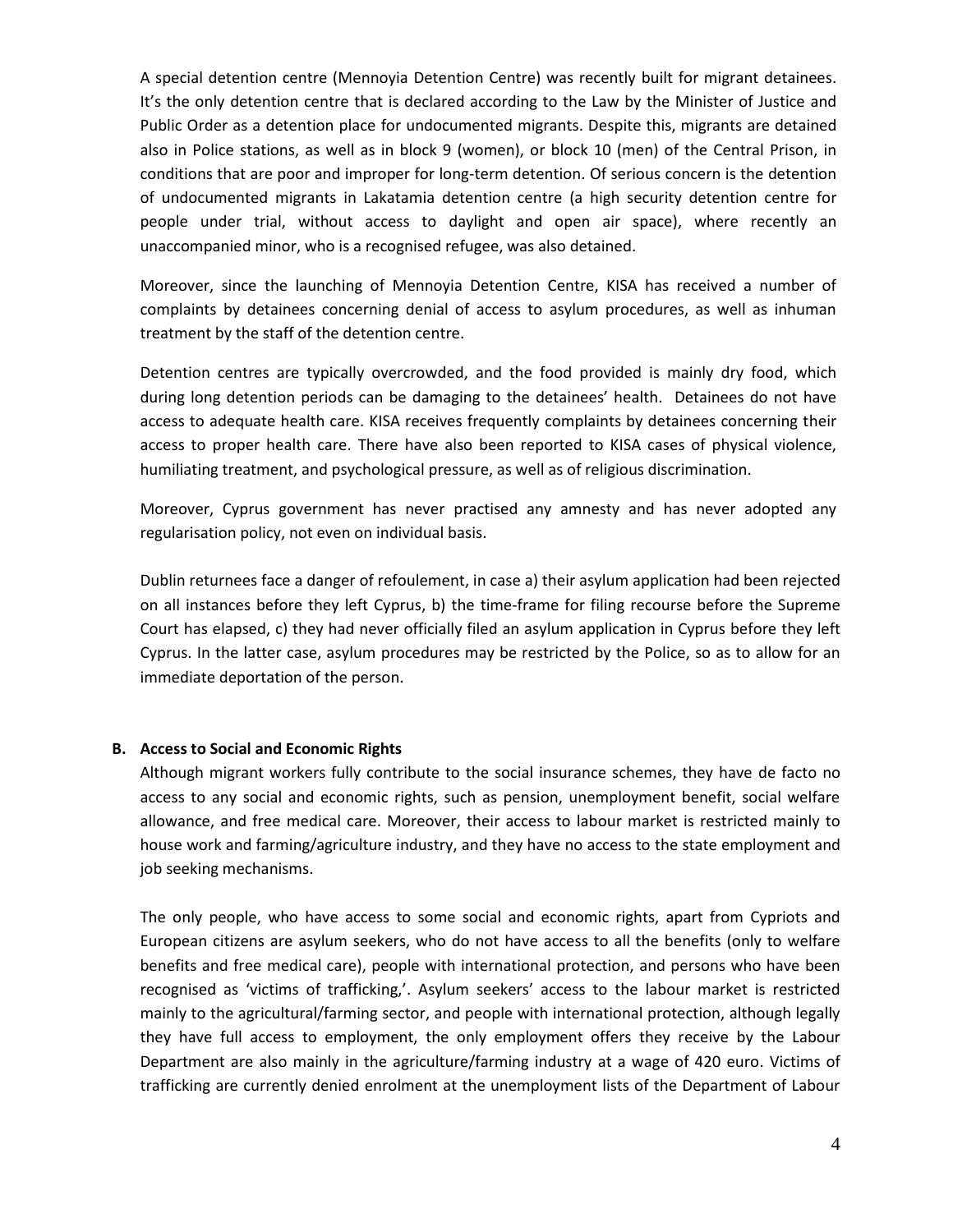with the excuse that unemployment rates among Cypriots are already very high and therefore, non-Cypriots should not be enrolled "at the expense of Cypriots."

Moreover, with the excuse of the current economic crisis in Cyprus, the welfare allowances of asylum seekers and people with international protection, as well as of victims of trafficking have been either revoked, or decreased, or extremely delayed (more details in Section E – Racism & Discrimination).

#### **C. Migrant Women**

Migrant women, who are third-country nationals, have access mainly in domestic work, and in the agriculture/farming industry. A lot of migrant women are also employed in the sex industry, but not explicitly, or legally so, although with the tolerance of the authorities. Women, who are EU citizens, as well as women, who are part of the family of an EU/Cypriot citizen, are often employed in sectors such as the hotel and catering industry, retail trade, health and other services.

Migrant women from third countries are around 70% of third-country migrants. The vast majority of domestic workers are women. The significant increase of the participation of Cypriot women in the labour market in the last 20 or so years is directly related to the employment of migrant domestic workers. As the care of children, elderly persons, and people with disabilities/serious diseases is still deemed to be a responsibility of women exclusively, and in the lack of any adequate social structures for the care of the afore-mentioned groups, the participation of Cypriot women in the labour market relies largely upon the employment of domestic workers, who are in their vast majority migrant women.

Migrant domestic workers face various threats and risks and are in a position of multiple discrimination, both direct and indirect. The complaints that reach KISA's Migrant and Refugee Centre by domestic workers indicate that a great number of migrant domestic workers works and lives in conditions of slavery.

Similar conditions often apply to migrant women, who work in the agriculture/farming sector, as they also have to live in their work place and are completely dependent upon their employers.

A lot of migrant women are also employed in the sex industry, usually under employment contracts as "barmaids," or "dancers" (after the repeal of the "artiste visa"). In Cyprus, sex work is only legal for sex workers, who obtain special licence (licence "to practise prostitution"). Sex workers having such licence can only be self-employed and are prohibited from employing other persons. Migrant women do not have access to such licenses, having as a result to be additionally exposed to exploitative circumstances by pimps, who have them work illegally and without any labour/social rights, while they often experience trafficking, and/or sexual/physical violence. There have been cases of repeated sexual violence, including rape, by different male members of the same family. Such violence is often not reported for all the obvious reasons. A domestic worker, who experiences sexual violence by her employer and who is finally forced to abandon her employment, loses her legal status with all the consequences this entails, if she does not file a complaint to the authorities within 15 days from the day she leaves her work. KISA has handled a number of such cases.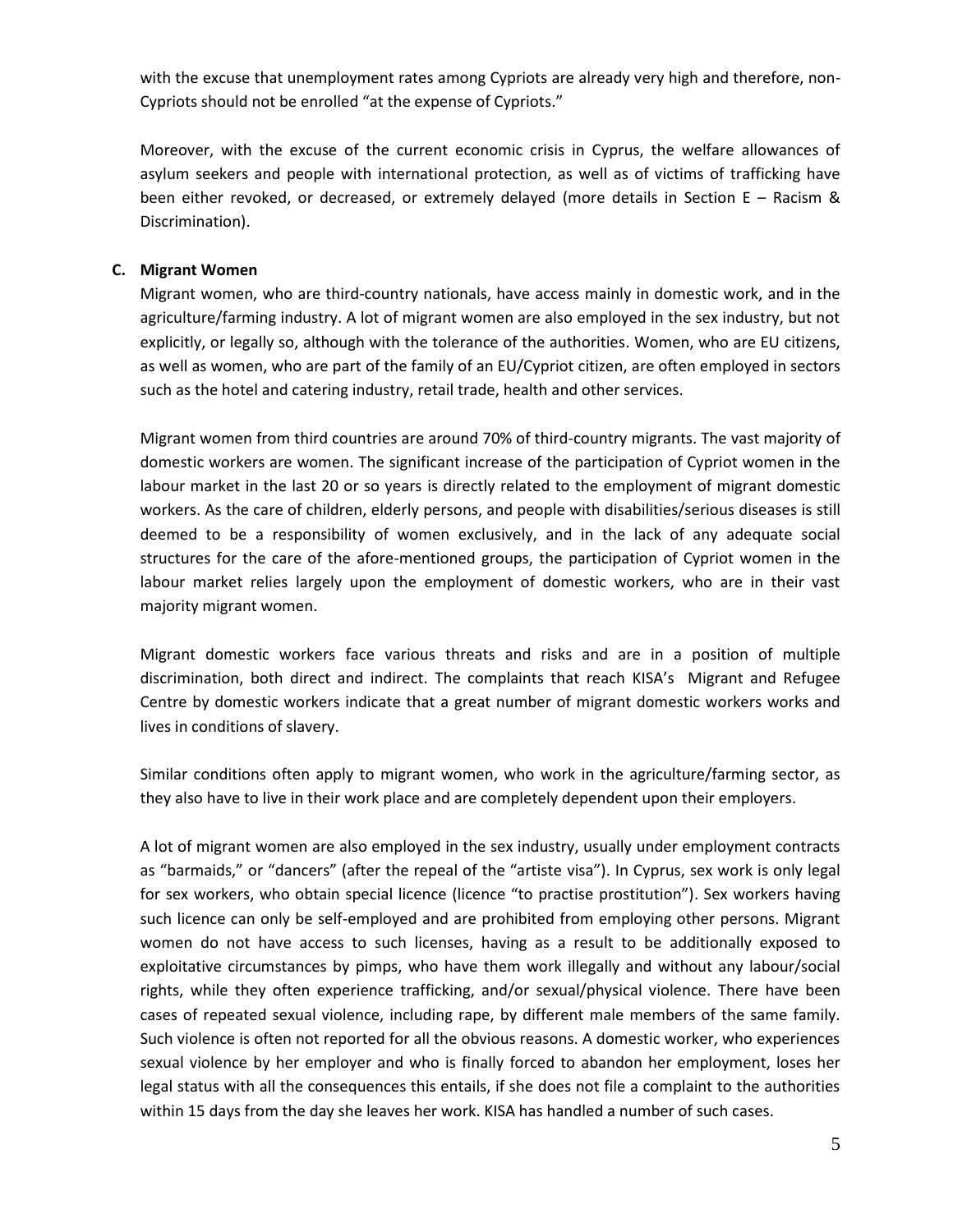Migrant women, who are spouses of EU/Cypriot citizens, are also vulnerable to violence, especially domestic violence, as their resident status is completely dependent upon their husbands. Unless they work, they are only given resident permits as "visitors," given to them in the form of a status of "tolerance." Those who work, have work permits, which are also dependent upon their husbands. In case they seize living with their husbands, under any circumstances (even when they experience domestic violence), or in case their husbands report to the authorities they "don't want them anymore," their resident permits are revoked and they are asked to leave Cyprus under the threat of arrest and deportation.

Moreover, the Migration Officer asks from migrant parents of Cypriot/EU citizen children to undergo DNA tests in order to prove the paternity of the child, and be granted a residence permit as a member of family of a Cypriot/EU citizen. DNA tests are required even in the case children have been recognised by the father. Such a requirement arises of course ethical concerns regarding its arbitrariness, and also creates further complications, as they are expensive examinations that are not covered by the public health system, and usually people cannot afford to have them. Moreover, it creates complications regarding the power a Cypriot/EU citizen parent can have and exercise over a migrant parent. For example, KISA has dealt and deals with cases that the Cypriot father has applied for the custody of the child(ren) and refuses to do the DNA test, in an effort to get the mother out of the scene (without the DNA test she cannot have a residence permit, and therefore is subject to arrest and deportation), and win the custody of the child(ren).

#### **D. Unaccompanied Minors and Children**

 $\overline{\phantom{a}}$ 

According to the new amendment of the Refugee Law, the representative of unaccompanied minors is now the Director of Social Welfare Services and not the Commissioner for Children's Rights. The term 'representation' is however unclear, as the Law does not clarify if it means "legal representation." In practice, unaccompanied minors are accompanied to their interview at the Asylum Service by a welfare officer (social worker with no training/experience in asylum, or legal issues), because according to the Director of the Social Welfare Services, the Attorney General provided them with the legal opinion that the representation does not have to be legal.

KISA has received many complaints from unaccompanied minor asylum seekers concerning violations of their rights in the asylum procedure as these are foreseen in the Refugee Law, and also restriction of their access to social rights, such as education, material reception conditions, housing, social assistance, e.t.c.<sup>1</sup> This situation reveals the lack of any proper guardianship on the behalf of the Social Welfare Services, and serious violations of the rights of unaccompanied minor asylum seekers. KISA has received a number of complaints by unaccompanied minors living in hostels for teenagers run by the Social Welfare Services, concerning racist and discriminatory behaviour by the staff, and inadequate access to health care. It is characteristic the fact that unaccompanied minors running away such hostels and disappearing forever are a common phaenomenon, which however does not seem to alarm the relevant authorities in relation to the quality and the efficiency of the guardianship they provide to unaccompanied minors.

<sup>&</sup>lt;sup>1</sup> Separated, asylum-seeking children in European Union Member States - Comparative Report (Conference edition), European Agency for Fundamental Rights, November 2010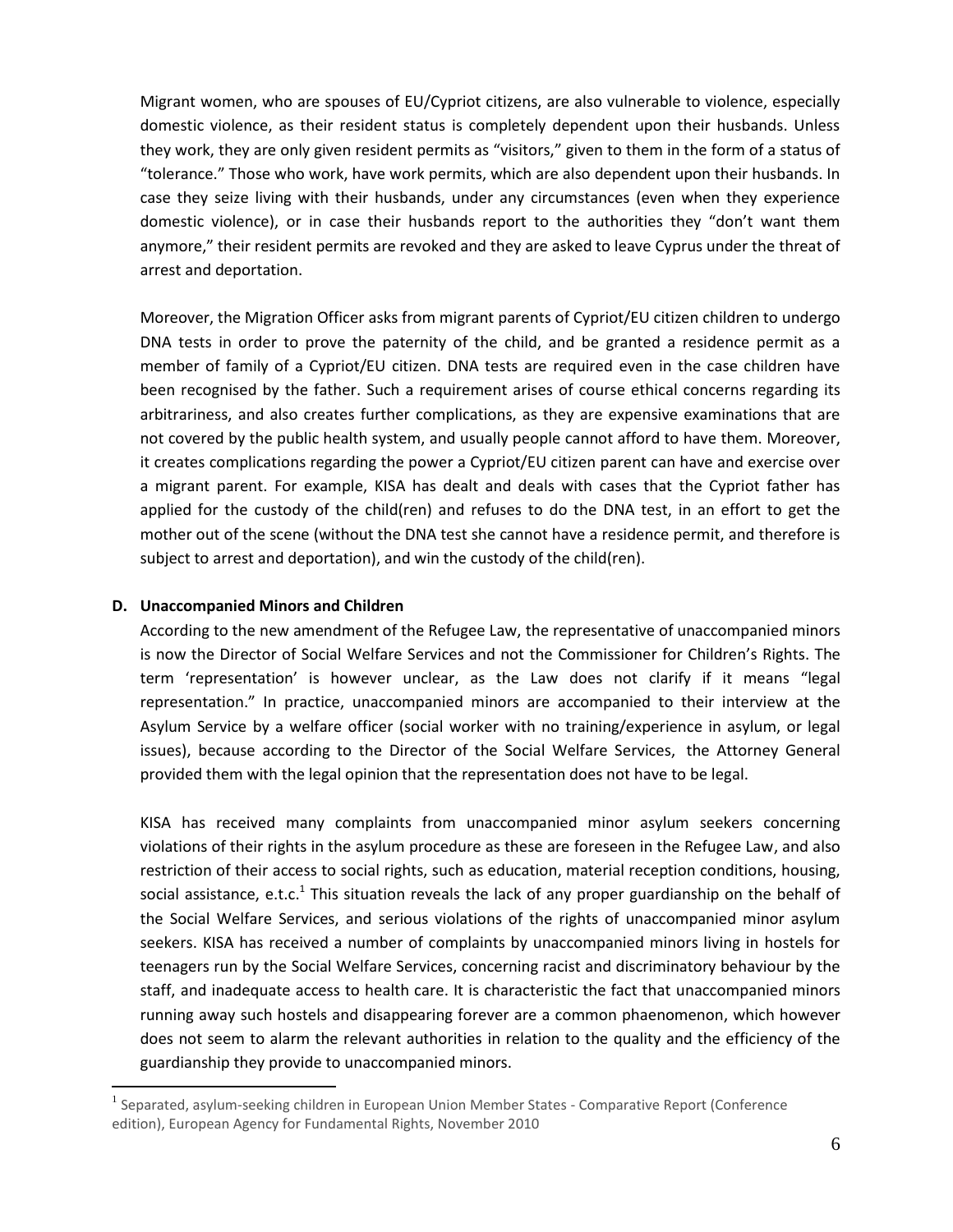Those unaccompanied minors, who are not sheltered in the afore-mentioned hostels, are trusted by the Social Welfare Services to adults, or families, who come from their country of origin, without any screening, supervision, or any kind of aid, other than in the form of welfare benefit, in the best case.

KISA has dealt and deals with cases of unaccompanied minors, who are unlawfully detained, and receive pressure to consent to their removal, while the authorities responsible for their detention do not inform the Social Welfare Services, as their legal guardian.

Moreover, violations of children's rights in Cyprus occur in regard to migrant children in general, and are not confined to unaccompanied minors. Schools, and especially high schools, lack any efficient integration programmes, having as a result for migrant children to merely attend and not participate in schooling (and therefore being given "attendance certificates" instead of graduation degrees). Moreover, KISA has received reports concerning bullying of children with migrant background in school, which is motivated by racist and xenophobic feelings. A significant number of migrant children, especially teenagers, drop out school, either because they feel they do not gain anything out of it, or because of bullying, or both.

Denial or restriction of access to health care to migrant children, because of their parents' legal/migration status is also a common complaint KISA receives, despite efforts by the Commissioner for Children's Rights to grant children full access to healthcare, irrespectively of their parents' status, and despite an admittedly better policy (which is however exhausted in individual cases and does not constitute a general policy) on the behalf of the Ministry of Health, compared to previous years.

Separation from their families is another violation of children's rights a lot of migrant children face. In case their parent(s) is/are considered to be "(a) prohibited migrant(s),"and is/are arrested and detained for the purpose of deportation, children are given by the Social Welfare Services to foster families while their parent(s) are in detention. In case one of the parents is considered to be a "prohibited migrant," and is arrested and detained for the purpose of deportation, while the other parent is not, then the child(ren) remain in Cyprus with the second parent, while the first is deported.

Children of migrants in Cyprus inherit the legal/migration status of their parent(s), irrespectively of the number of years in the country, or whether they were born in Cyprus. This results to children, who have spend the biggest part of their life, or even their whole life, in Cyprus, who have been schooled in Cyprus, and often with diplomas/BAs/postgraduate titles from Cyprus, finding themselves as adults without any rights, and often without any legal status, and in danger of deportation. Their legal status depends on that of their parent(s), which means that they get access to labour market as third-country nationals (i.e. in domestic work, and in agriculture/farming industry). In case their parents do not have a legal status, then they are undocumented too, and they are considered to be "prohibited migrants," and thus in risk of arrest, detention, and removal. (Additionally, see also detention of minors in an authorised detention places in section A).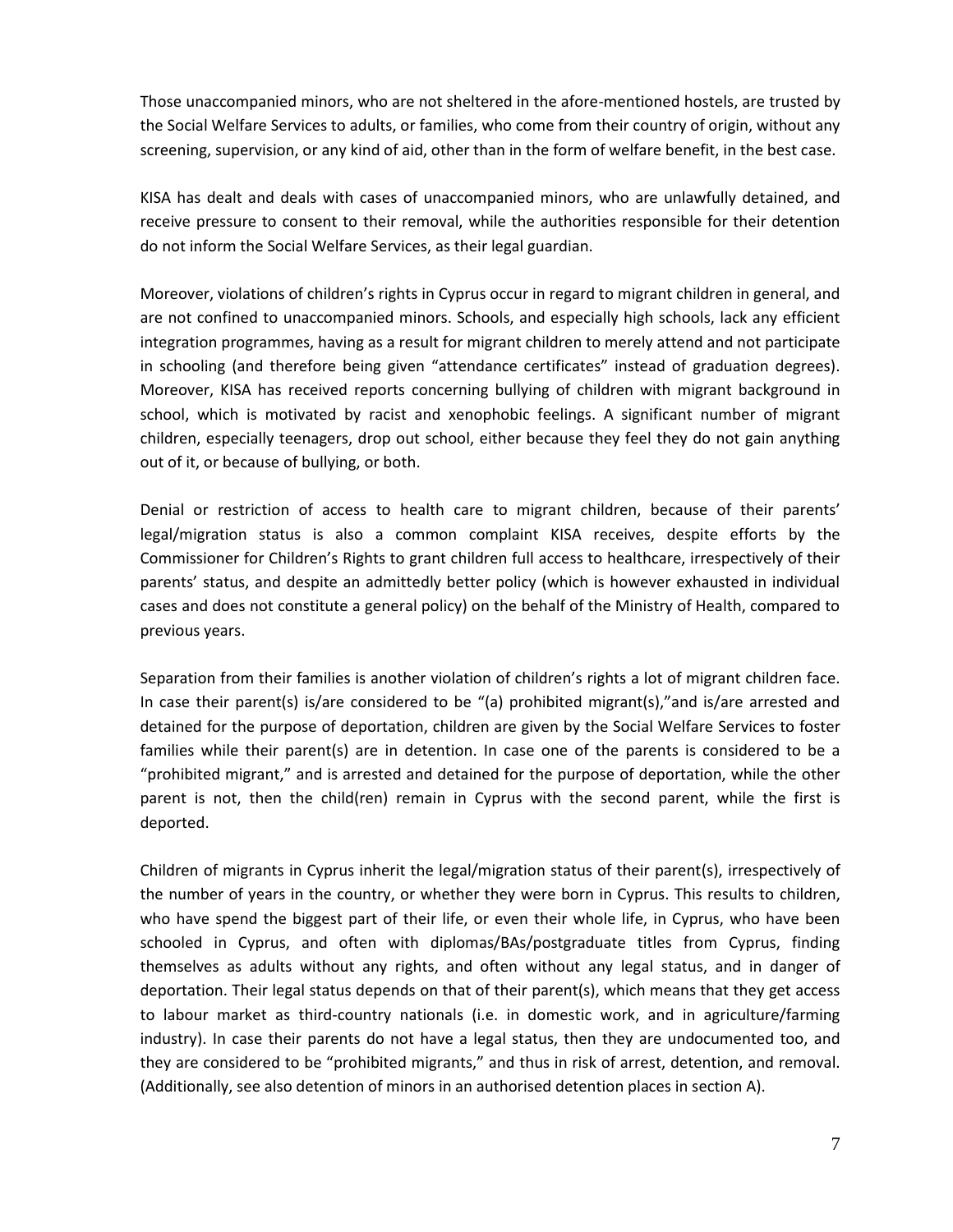#### **E. Discrimination and Racism**

Discrimination and racism are evident in the migration policy of the Republic of Cyprus as a whole, as it is evident from this report. It is characteristic the fact that migrants, irrespectively of how many years they live in Cyprus and of legal status, do not have access to social and economic rights. In light of the current economic crisis in Cyprus, racism and discrimination against migrants and refugees have intensified, while the government takes clearly discriminatory measures against migrants and refugees justifying them under the excuse of the economic crisis.

In the context of the revision of the policy of the Republic of Cyprus regarding benefits, asylum seekers and persons with international protection experience new discriminatory policies, and unequal treatment. Asylum seekers and people with international protection and their families face severe surviving difficulties due to the decision of the House of Representatives to individually examine the public allowances of non-Cypriots prior to their payment by the Ministry of Labour and Social Insurances. This decision constitutes a prohibited discrimination, segregating people who receive public allowances into two categories, Cypriots and non-Cypriots, and leading to unequal treatment of non-Cypriots on the basis of their ethnicity. Moreover, there have been long delays (currently, there is a four-month delay) in the process of approving the payments by the Parliament, even after the submission for approval of the relevant funds by the responsible Ministry.

Although the number of asylum applications has significantly decreased during the last years and, due to the economic crisis, a lot of migrants, both with or without legal status, have repatriated, or migrated to other countries, on their own will, far right and nationalistic groups and politicians with an outright racist speech and narratives continue to associate "illegal immigration" with refugees, reproducing xenophobic beliefs, according to which refugees and migrants constitute a danger to the society. Refugees and migrants are rendered responsible for the growing unemployment rates, while they are also depicted as "lazy people," who make advantage of welfare benefits that should have been granted to Cypriot citizens. The same rhetoric is repeated by mainstream media, and recently, by politicians that are not considered to be racist, or far-right. Mainstream political parties, even those that identify themselves as left, blame all the problems of the Cypriot society, such as unemployment, crime, low standards of living, and others, to the so called "illegal migrants," amongst which they include refugees and even EU citizens, especially from the new member states (Romania, Poland, Bulgaria).

Amidst the economic crisis that Cyprus faces this period, the existence of a significant number of European citizens, who live and work in Cyprus, has become a major concern that preoccupies the political arena of the island, especially with regards to migration policy. Various decisions taken by the political leadership of Cyprus and various others that could have been taken, but were neglected contributed in having a significant number of European citizens, mainly from the new member states, who live and work in Cyprus. Although the Republic of Cyprus has demonstrated an attitude of acceptance and even promoted this state of affairs, there have been no policies or measures towards the protection of the rights of these people as EU citizens, or for social inclusion. On the contrary, recently, politicians and mainstream media publicly blame EU citizens for a number of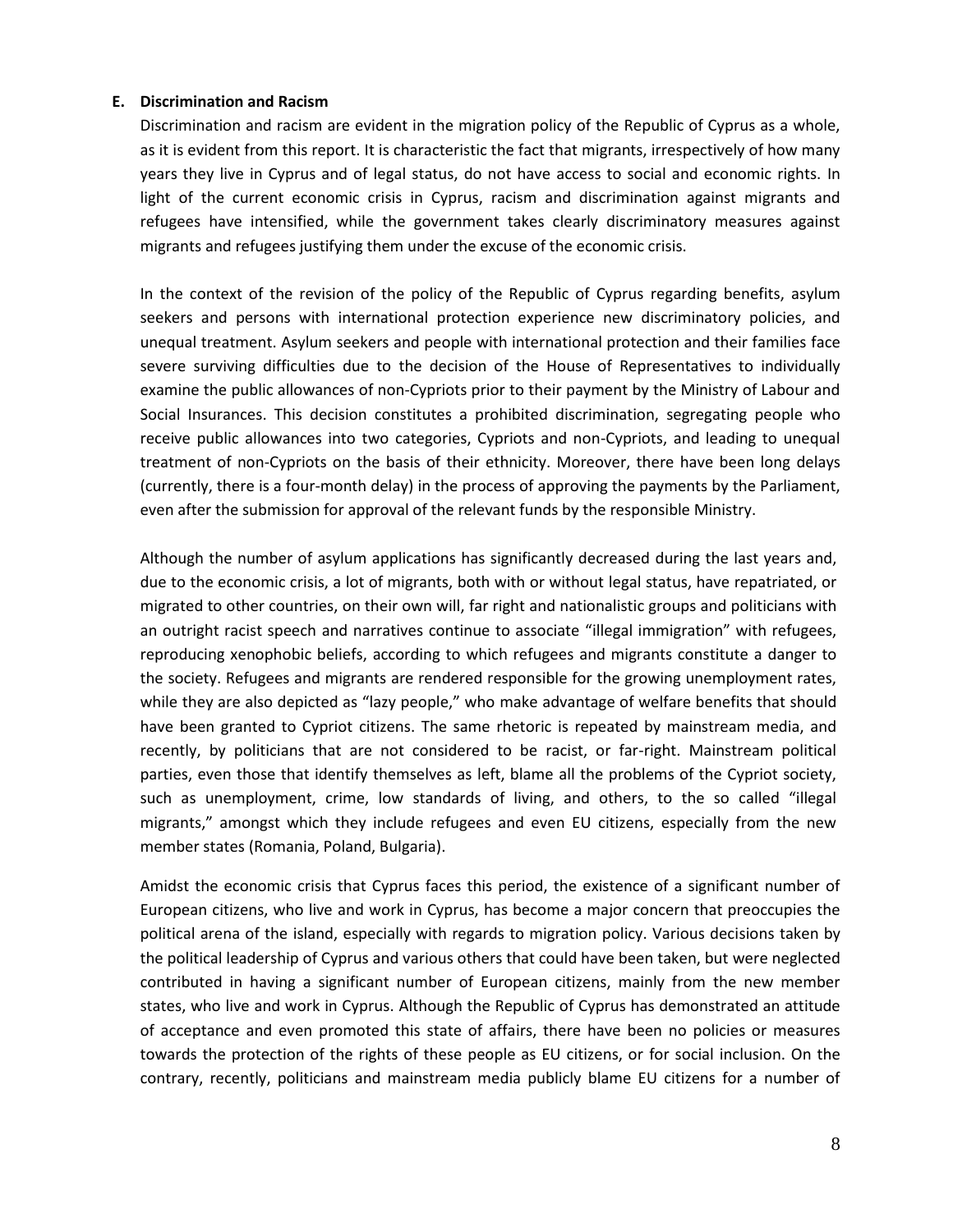problems, such as unemployment, and the diminution of national treasuries (for which they blame EU citizens' welfare benefits and access to healthcare).

There seems to be a political decision on the behalf of the government of Cyprus to hinder the access of EU citizens to social rights, such as welfare benefits, employment, and even healthcare. The situation is even worse for the members of their families, who are in their majority denied resident permits, and are subsequently considered to be "prohibited migrants," arrested, detained, and, in a lot of cases, deported.

EU citizens are also denied access to welfare benefits under the threat that in case they insist to apply for welfare benefit, their resident permits will be revoked based on the fact that they are not working and they do not have sufficient means to maintain their life expenses. KISA has received a complaint by an EU citizen, who applied for disability benefit for his wife (under the Social Welfare Services) and his application was rejected with the excuse that he had undertaken the responsibility to provide for his family when he applied for their resident permits.

### **F. Domestic Workers and Workers in the Agriculture/Farming Industry**

Introduced in the beginning of the 1990s, in agreement with the social partners (trade unions and employers' unions), so as to meet labour shortages in low-skilled, or unskilled jobs that Cypriots would not engage in, the migration model followed by the Republic of Cyprus, imposes a strict short-term stay (only up to four years) and employment framework, which requires migrants to sign employment contracts with unknown employers, before they come to Cyprus. Their resident permit depends completely on their employer and even in cases of blatant violations of the terms and conditions of the employment contract, permission to find another employer is subject to the administration's discretion. Such a direct dependency gives the employers the power to terminate the employment and in effect the residence status of migrant workers, rendering migrant workers extremely vulnerable to violations of labour rights, and even abuse.

The employment contracts of domestic workers are prepared by the Ministry of Interior, instead of the Ministry of Labour and Social Insurance, and contain many articles that are discriminatory and violate fundamental human and labour rights: "[the employee] Shall obey and comply with all orders and instructions of the Employer", "Shall not be entitled in any way and for any reason to any increase of his<sup>2</sup> fixed salary", "Shall not engage, contribute or in anyway, directly or indirectly take part in any political action or activity during the course of his stay in Cyprus." Domestic workers have less public holidays than any other group of employees (9 days per year as opposed to the usual 15 or 16 days) and are not entitled to any overtime pay, at least according to the employment contract. The fact that the employment contract for domestic workers has been approved by the competent Ministerial Committee indicates that there is de facto systemic discrimination, which needs to be addressed accordingly.

Not only the employment contracts of migrant workers uphold their exploitation by employers (as shown in the above quotes), but there seems to be no just way for them to claim even the scarce

 $\overline{\phantom{a}}$ 

 $^2$  another form of discrimination, as the pronouns used in the contract are only male pronouns, while the vast majority of migrant workers are women.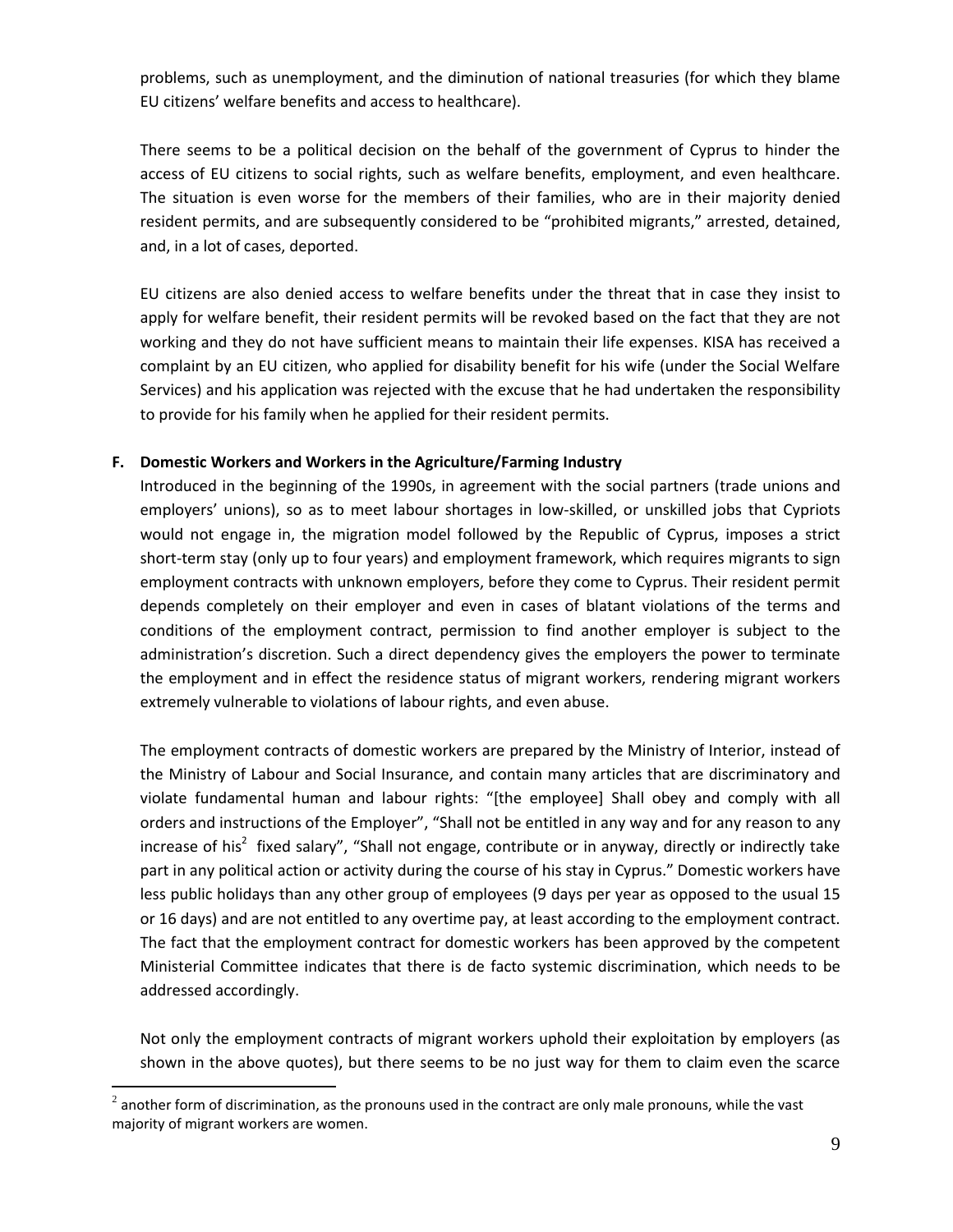rights they have under the law. When a migrant worker seizes working as specified in their work permit, their residence permit is also revoked. They can submit a complaint for labour dispute and in order to do so they have to present it first at the Aliens & Immigration Department of the Police. The Department of Labour Relations calls both the employee and the employer in a hearing. From KISA's experience, such hearings are highly problematic, as they are carried out in Greek without any interpretation, and the officers, who conduct them usually try to defend the employers. After such a hearing, if the two parties do not reach an agreement, the complaint is forwarded to the Labour Disputes Committee (under the Civil Registry and the Migration Department and constituted by a representative of the Labour Relations Department, a representative of the Director of Civil Registry and Migration Department, and a representative of the Aliens & Immigration Department of the Police), which sits to examine it, taking into consideration the report of the Department of Labour Relations. In a lot of cases, migrant workers, even after they had been unlawfully fired by their employer, or they were forced to leave their job because of the terrible working and living conditions, are not given permission to change employer, and are asked to leave Cyprus. Parallel to this decision, the employer is informed of their responsibility to pay the worker any pending salaries/other rights. In case the migrant worker does not leave Cyprus, they are considered to be "prohibited migrants" and measures are taken for their removal. In case however the employer does not pay the worker their pending rights, there are no consequences, as the decision of the Committee is only of advisory nature for the employer.

Another important discriminatory aspect of the work of domestic workers is their wages (currently at €326 net), which is less than half the minimum wage, which is determined by a ministerial order in relation to unskilled or semi-skilled jobs.

Domestic workers and labourers in the agriculture/farming industry have to live at their place of work. For domestic workers, this entails that they live in their employers' house. The confines of the private home, and the fact that domestic work is exempted from labour inspection and domestic workers are not organised in trade unions, allow the establishment of a feudal relationship between domestic workers and their employers, one of complete subordination and power, respectively. The same holds for labourers in the agriculture/farming, who often live in poor and inhuman conditions, in the premises of farms and are also not organised in trade unions.

As with all third-country migrants, domestic workers and labourers in the agriculture/farming industry are required to have private accident and health insurances, the cost of which is divided equally between the two parties, the employer and the employee. These schemes do not cover even basic medical care, which is vital to women, such as the Pap test and other gynaecological tests and treatments. In cases expensive medical treatment/examinations are required, employers typically refuse to pay the expenses. Thus, medical care for domestic workers and labourers in the agriculture/farming industry is either inadequate, or non-existent.

Even though migrant workers contribute by law to the social insurance schemes, they do not enjoy the benefits provided for by the Social Insurance Fund. More importantly, their contributions are not transferred to their countries of origin, nor are their working years in Cyprus considered to be pensionable.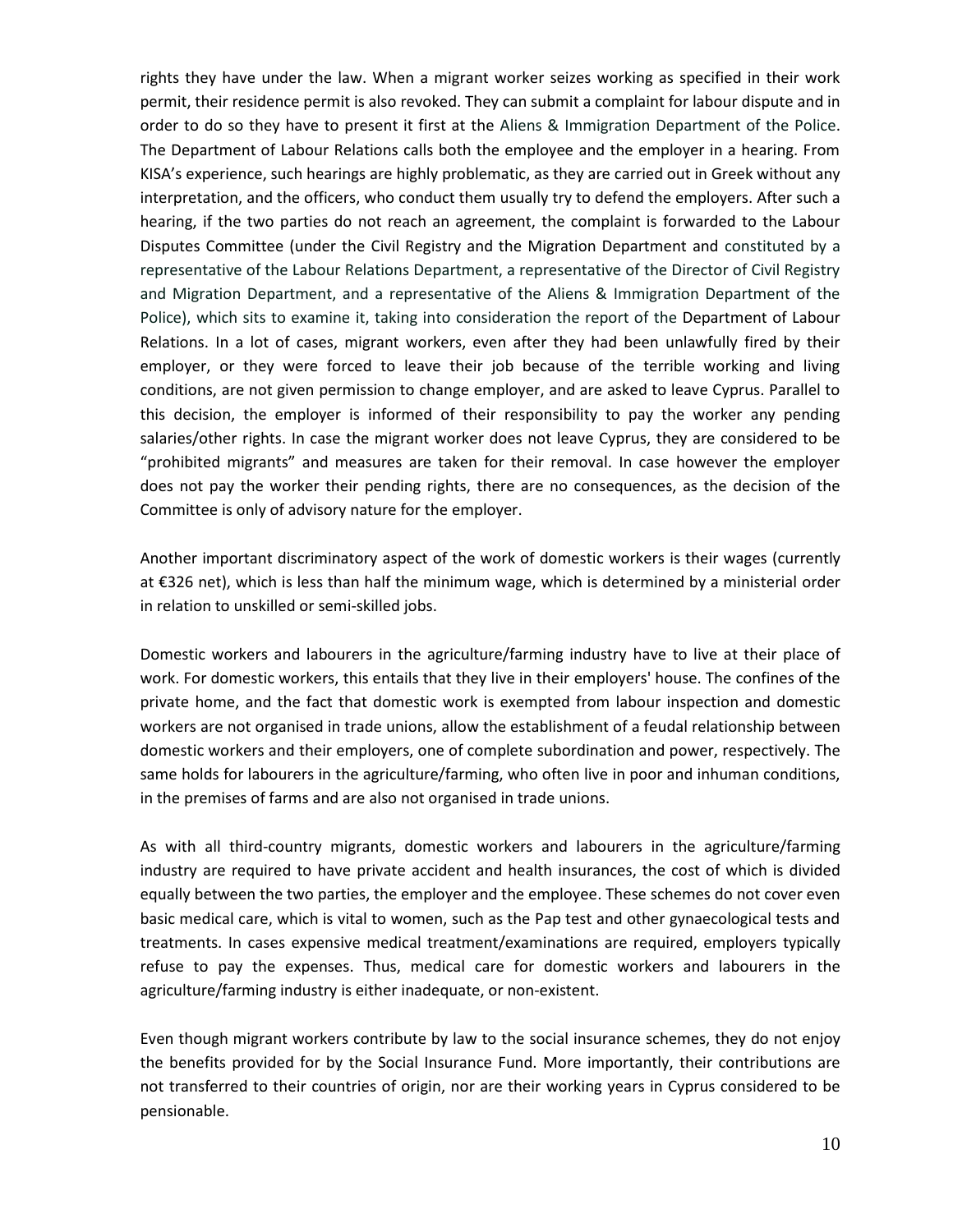One of the most serious problems migrant workers often face is that of violence against them, either physical or psychological. A form of psychological violence is intimidation through the threat of deportation and the withholding of their passports and other personal documents.

#### **G. Asylum Seekers and People with International Protection**

The Refugee Law restricts asylum seekers' access to employment, allowing them access to employment six months after the submission of their asylum application and only in specific fields of employment limited to unskilled or low skilled sectors of the economy, such as the farming industry.

The Republic of Cyprus considers to materialise its obligation for material reception conditions to asylum seekers through welfare benefits, which entails the problems already discussed in Section E.

The most serious obstacle persons with international protection have to face is the lack of any integration programmes, which leads to their marginalisation and social exclusion.

#### **H. Trafficking Survivors**

Persons, who have been recognised as "victims of trafficking" are required to stay in Cyprus, as they are the main witnesses of the police in the court case that has been filed against their trafficker. According to the law, as victims of trafficking, they have access to employment, access to welfare benefits, full access to health care, and they should be granted a resident permit without being charged for it. In reality, however, they find themselves, once again, in poor living conditions, without real access, or without adequate access to any of the above rights. Finding the economic crisis with which Cyprus is currently faced as an excuse, the Labour Department denies helping victims of trafficking to find employment. Therefore, they have to depend upon the welfare benefit. The Social Welfare Services however are proved incompetent in fulfilling their responsibilities, as they usually delay their welfare benefits for long periods. Currently, victims have not received their welfare benefits since December, and they are faced with eviction. Their access to medical care is also problematic, as they are often not informed of their right to apply for a medical card, while KISA also dealt with cases that victims' access to medical care has been hindered by hospital staff. Moreover, KISA deals with cases that victims have been prescribed treatment not available in the government sector, had to pay to get it, and the authorities deny to reimburse these expenses, although the law provides for them full access to medical care, free of charge. The Civil Registry and Migration Department asks victims to pay a 60 euro fee to apply for their residence permit, and they pay for this fee, while they are denied reimbursement by the SWS, although according the law, they should not be charged for the issuance of residence permit. Furthermore, KISA has dealt with cases that the CRMD did not issue a residence permit for the underage children of victims, and it is also typical that the issuance of resident permits is delayed for long periods of time. Cyprus has still a lot of work to do concerning the protection of persons, who have experienced trafficking. Despite marked progress in recent years, the situation on the ground, especially in relation to the protection of victims, is completely different. The fact that the police are responsible for the identification of victims is also problematic. Persons, who have experienced trafficking usually do not trust the police and this is not unjustifiable, as recently KISA dealt with two cases that trafficked persons were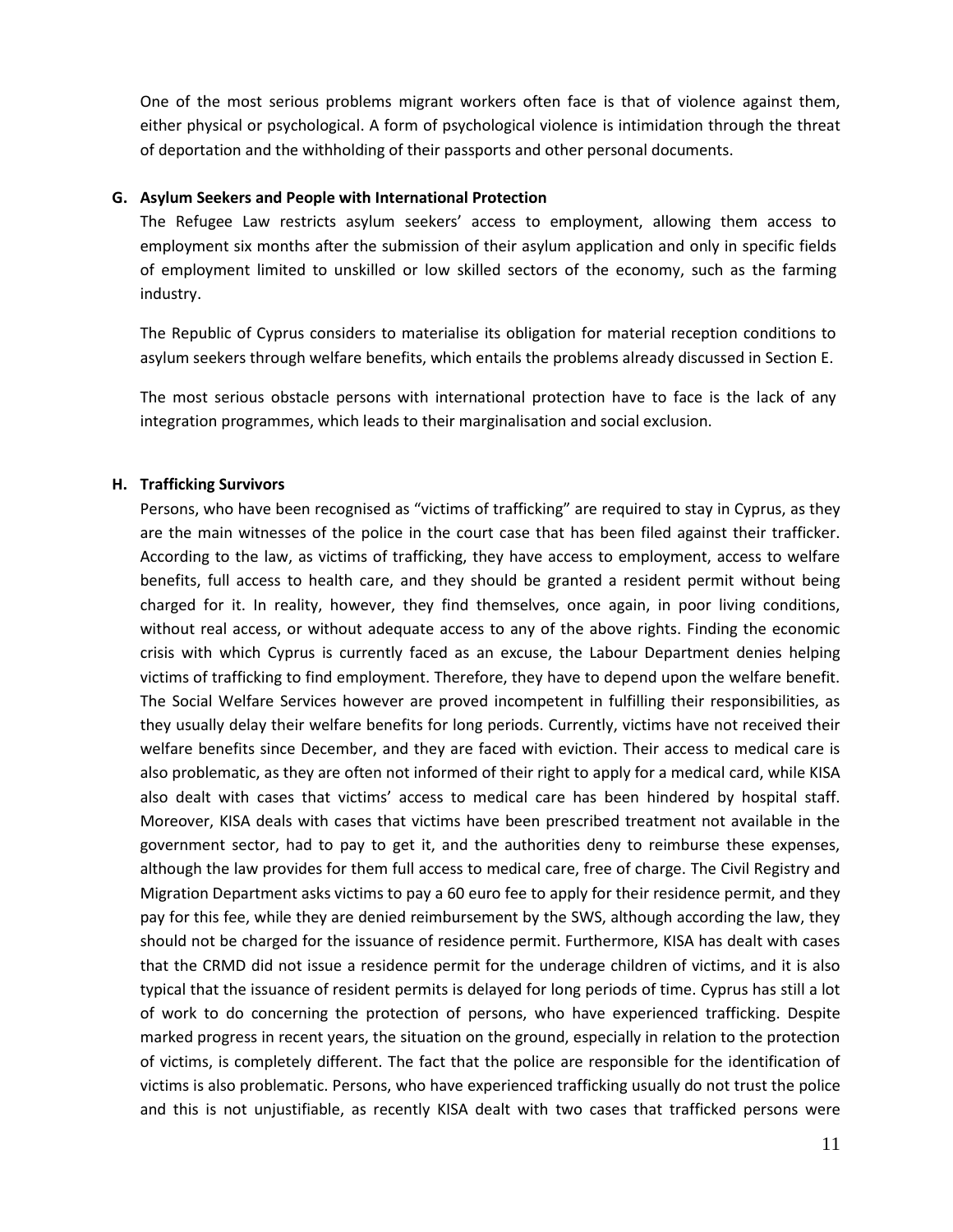arrested in the shelter for victims and while they were cooperating with the police for their cases. Moreover, they are granted protection only if and for as long as the police need them for their criminal cases. After they testify at the court, they are asked to leave Cyprus and are not granted any kind of protection anymore, nor are they informed of their right to claim compensation by their trafficker(s).

#### **I. Effective Remedies**

The asylum procedures in Cyprus have two instances in the administrative level: the first is the examination of an asylum application by the Asylum Service, and the second is the examination of an appeal by the Refugee Reviewing Authority against the decision of the Asylum Service. During these procedures, an asylum seeker is considered to have a residence permit in Cyprus, which seizes to have, in case they file an appeal before the Supreme Court. During the examination of their appeal by the Supreme Court, asylum seekers are considered to be "prohibited migrants" and are subject to arrest and detention. In case they are arrested and detained for the purpose of deportation, they have the right to file an appeal against the arrest and deportation orders. In practice, if they do so, only the deportation order is revoked, while the detention order persists and they are detained until their appeal is examined by the Supreme Court.

Asylum seekers whose applications for asylum have been rejected in the level of the administration have the right to file an appeal before the Supreme Court against the decision of the Asylum Service/Refugee Reviewing Authority. The Court however can only examine whether the decision of the administration has been taken in fair grounds and not the essence of their asylum claim. Asylum seekers, who want to file an appeal at the Supreme Court have the right to apply for legal aid for the purposes of their appeal.

Also, people who are considered to be "prohibited migrants" and detention and deportation orders have been issued against them, have the right to file an appeal at the Supreme Court against such orders. They also have the right to apply for legal aid for the purposes of their appeal.

In both cases, the right to legal aid for the purposes of an appeal at the Supreme Court remains mostly theoretical, as in their majority such applications are rejected by the Court. Moreover, in case the interested party is detained, such access is hindered by the authorities of the detention centres. KISA has received many complaints from detainees, who asked to apply for legal aid in order to file an appeal at the Supreme Court against the detention and deportation orders that have been issued against them, but they were refused access to the relevant procedures. The police of the detention centres claims it's not their responsibility to take detainees to the Court and therefore, the Immigration Police is informed, which asks from detainees to send their request through a lawyer, in order to do so. Therefore, a lot of detainees, who do not have a lawyer to represent them, remain without access to the procedures concerning legal aid and/or appeal at the Supreme Court against detention and deportation orders and/or the decision of the Asylum Service/Refugee Reviewing Authority in regards to their asylum application. Moreover, persons who are detained in Mennoyia detention centre are denied such access even when they are represented by a lawyer.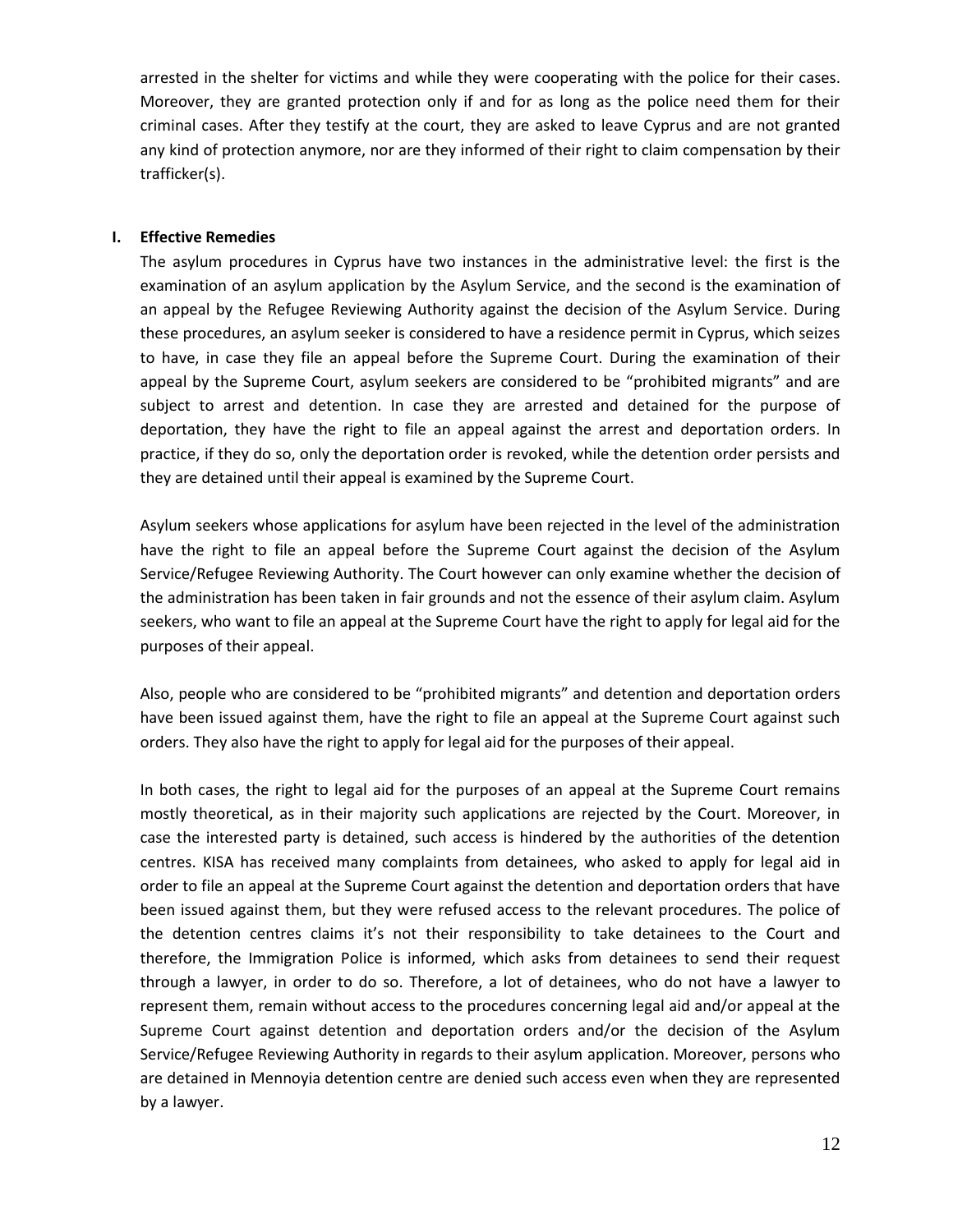#### **J. Undocumented Migrants**

Undocumented migrants in their majority are migrants whose status changed because of the specific strict and inflexible migration policy and practice of consecutive governments since the beginning of the 1990's. The main cause is the temporality of resident permits (4 years), direct connection of employment and resident permit (losing employment leads to losing resident permit), weak, if any, protection systems, inability to provide justice, etc. These policies often lead migrants to the abandonment of the work place, in order to avoid deportation, or to escape violence, and thus, crossing into irregularity.

Moreover, a great number of undocumented migrants are people who entered the country as students or visitors, hoping that they would be allowed to work (only recently students have been given access to part-time and unskilled employment), only to find out that this is not the case.

Another category is that of rejected asylum seekers, who cannot be deported for factual or legal reasons, so they become undocumented migrants, since the state denies them the right to resident permit.

In many cases undocumented migrants are persons, who have been trafficked and/or smuggled. They pay huge amounts of money to come "to Europe" on false information and promises, only to find themselves in violent and inhuman conditions, and/or without any means of substance. What the Republic of Cyprus seems to fail to acknowledge is the fact that a strict migration policy cannot provide an answer to any problem. In contrary, it has as an effect to increase the earnings of the smugglers and traffickers and to cultivate xenophobia and racism in Cypriot society.

Cyprus has never used regularisation policy/process.

Undocumented migrants are denied fair working conditions and working rights in general. It is often that employers refuse to pay salaries to undocumented migrants, exploiting their fear of arrest and deportation, in case they claim their rights. The fact that undocumented migrants are not covered by any insurance, results in human tragedies when accidents occur.

Undocumented migrants are taken advantage by landlords, who demand excessive rent for poor lodgings. Thus, they are forced to live in poor and overcrowded conditions, deficient in basic hygiene standards, with all the resulting consequences for themselves and others.

It is not seldom that undocumented migrants keep their children out of the educational system, in order to remain "invisible" and due to fear of arrest and deportation.

## **K. Corruption, Lack of Transparency, Accountability**

A major problem of the current migration model is that a large part of the entry, residence and employment process of migrants is facilitated not by state structures and mechanisms, but through private, profit-making agencies in the rule operating outside the Law. The state seems to have surrendered to the private sector main aspects of the migration process. A direct result of the operation of private agencies is the extremely high cost of migration, a cost that burdens mainly